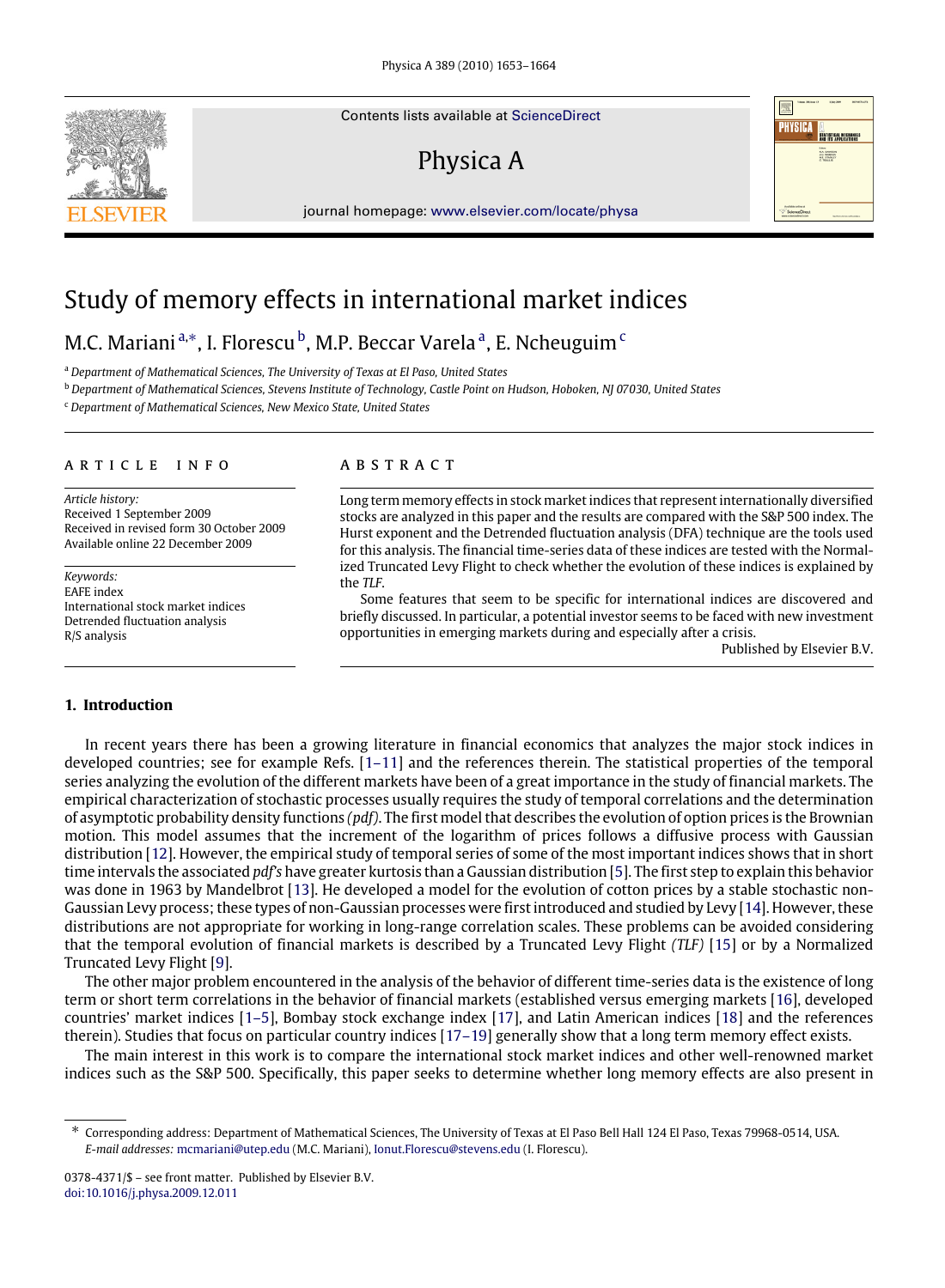well-diversified international market indices; by testing the financial time-series data of these indices with the Normalized Truncated Levy Flight we wish to check whether the evolution of these indices is explained by the *TLF*.

Previous literature has concluded that the time series of financial indices are explained by the *TLF* model [\[15](#page--1-5)[,18,](#page--1-9)[19\]](#page--1-10). The Rescaled Range Analysis (R/S) and Detrended Fluctuation Analysis (DFA) methods are used to investigate long-range correlations. Previous work has shown that both methods are very powerful for characterizing fractional behavior (see for example Refs. [\[17–21\]](#page--1-8)). As the time-series data for the indices are very small, and the exponents calculated could serve as verification and comparison of the results, both methods are used.

Based on our results we may conclude that using Truncated Levy Flight model is an important and useful tool in the analysis of long memory of time series. In many cases TLF model fits the data very well. However, for a further clarification of the image depicted its analysis should be complemented with the R/S and DFA methods since in many cases these approaches bring new facts into the picture.

#### **2. The Truncated Levy Flight**

Levy [\[22\]](#page--1-11) and Khintchine [\[23\]](#page--1-12) solved the problem of the determination of the functional form that all the stable distributions must follow. They found that the most general representation is through the characteristic function  $\varphi(q)$ , by the following equation:

$$
\ln(\varphi(q)) = \begin{cases} i\mu q - \gamma |q|^\alpha \left[ 1 - i\beta \frac{q}{|q|} \tan\left(\frac{\pi}{2}\alpha\right) \right] & (\alpha \neq 1) \\ i\mu q - \gamma |q| \left[ 1 + i\beta \frac{q}{|q|} \frac{2}{\pi} \ln |q| \right] & (\alpha = 1) \end{cases}
$$
(1)

where  $0 < \alpha < 2$ ,  $\gamma$  is a positive scale factor,  $\mu$  is a real number and  $\beta$  is an asymmetry parameter that takes values in the interval  $[-1, 1]$ .

The analytic form for a stable Levy distribution is known only in these cases:

 $\alpha = 1/2$ ,  $\beta = 1$ , (Levy–Smirnov distribution)  $\alpha = 1, \quad \beta = 0 \quad \alpha = 1,$  (Lorentz distribution)  $\alpha = 2$ , (Gaussian distribution).

In this work symmetric distributions ( $\beta = 0$ ) with zero mean value ( $\mu = 0$ ) are considered. In this case the characteristic function takes the form:

$$
\varphi(q) = e^{-\gamma|q|^{\alpha}}.
$$

As the characteristic function of a distribution is its Fourier transform, the stable distribution of index  $\alpha$  and scale factor  $γ$  is

$$
P_L(x) \equiv \frac{1}{\pi} \int_0^\infty e^{-\gamma |q|^\alpha} \cos(qx) dq.
$$
 (3)

The asymptotic behavior of the distribution for large values of the absolute value of *x* is given by:

$$
P_L(|x|) \approx \frac{\gamma \Gamma(1+\alpha) \sin(\pi \alpha/2)}{\pi |x|^{1+\alpha}} \approx |x|^{-(1+\alpha)} \tag{4}
$$

and the value in zero  $P_L(x = 0)$  by:

 $\sim$ 

$$
P_L(x=0) = \frac{\Gamma(1/\alpha)}{\pi \alpha \gamma^{1/\alpha}}.\tag{5}
$$

The fact that the asymptotic behavior for huge values of *x* is a power law has as a consequence that the stable Levy processes have infinite variance. To avoid the problems arising in the infinite second moment Mantegna and Stanley [\[15\]](#page--1-5) considered a stochastic process with finite variance that follows scale relations called Truncated Levy Flight (*TLF* ). The *TLF* distribution is defined by:

$$
P(x) = \begin{cases} 0 & x > l \\ cP_L(x) & -l < x < l \\ 0 & x < -l \end{cases}
$$
 (6)

where  $P_l(x)$  is a symmetric Levy distribution and *c* is a normalization constant. The only stable distributions are the Levy distributions. The *TLF* distribution is not stable, but it has finite variance, thus independent variables from this distribution satisfy a regular Central Limit Theorem. However, depending on the size of the parameter *l* (the cutoff length) the convergence may be very slow [\[24\]](#page--1-13). If the parameter *l* is small (so that the convergence is fast) the cut that it presents